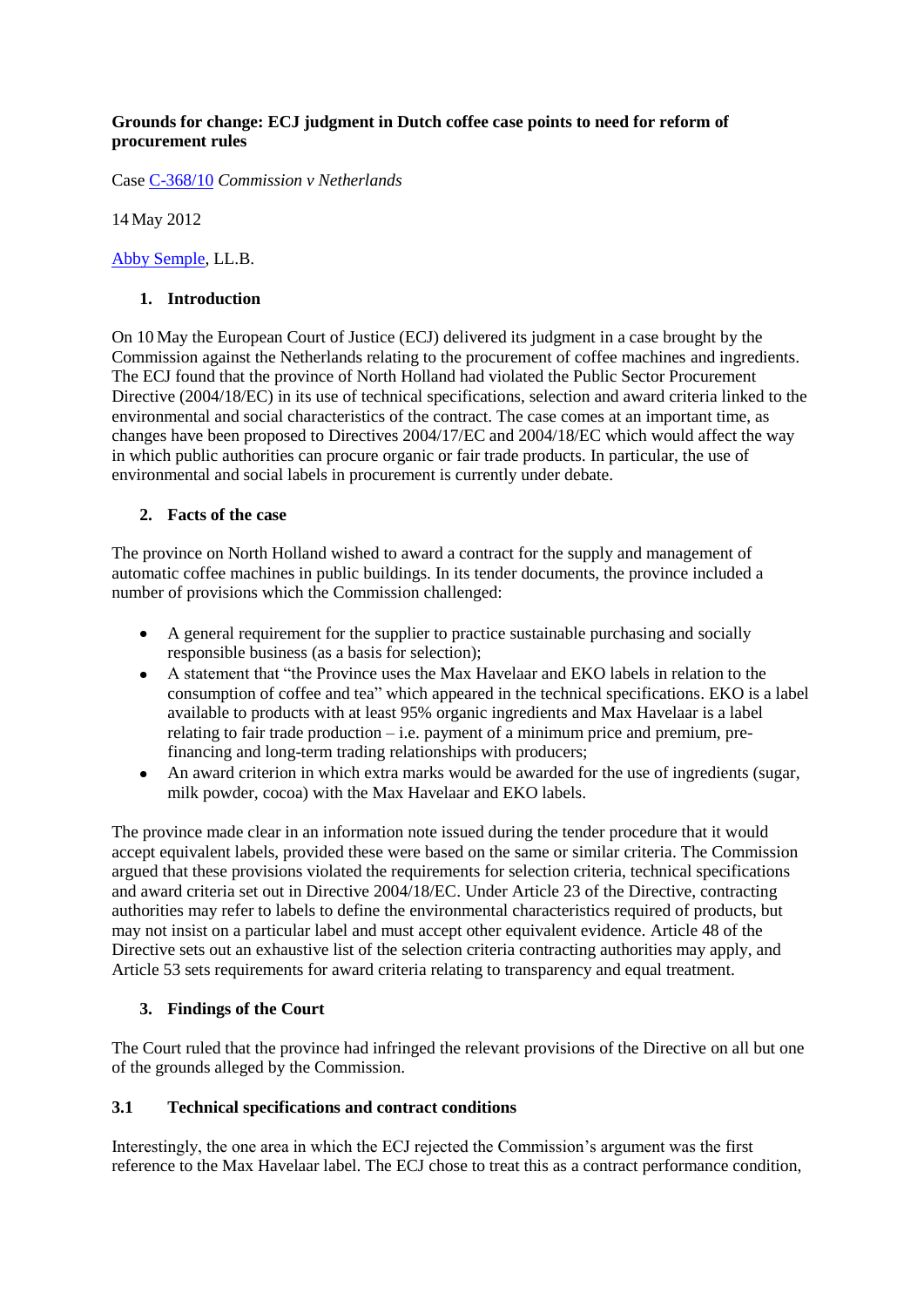despite the indication in the contract notice that no such performance conditions applied. It based this on the fact that the label refers to requirements to be fulfilled in the delivery of the contract such as payment of a minimum price to producers. This follows the reasoning of Advocate General Kokott, but it is an unusual approach to interpreting tender documents. The reference to the Max Havelaar label was formulated in the same manner and appeared in the same section as the reference to the EKO label, which the Court treated as a technical specification.

There are two important differences between technical specifications and contract performance clauses under Directive 2004/18/EC. The first is that technical specifications are much more rigidly defined than contract clauses – a number of rules must be applied to ensure that they afford equal access to all tenderers. The second is that whereas technical specifications act as pass/fail requirements in a tender competition, contract clauses can only be enforced during the performance of the contract. This difference was pointed out by the Court in the *Nord Pas de Calais* case [\(C-225/98\)](http://curia.europa.eu/juris/liste.jsf?pro=&nat=&oqp=&dates=&lg=&language=en&jur=C%2CT%2CF&cit=none%252CC%252CCJ%252CR%252C2008E%252C%252C%252C%252C%252C%252C%252C%252C%252C%252Ctrue%252Cfalse%252Cfalse&num=C-225%252F98&td=ALL&pcs=O&avg=&page=1&mat=or&jge=), and forms an important restriction on the role of contract performance conditions in tender procedures. Otherwise, it would be possible to avoid all the requirements for technical specifications by simply identifying them as contract clauses.

The decision of the Advocate General and ECJ to treat the fair trade requirements as contract conditions in this case limits the scope for other contracting authorities to actually assess tenderers based on these requirements and eliminate those who do not comply. It is not clear whether any tenderers in the Dutch case were in fact eliminated on this basis, but if evidence of this had been presented to the Court it seems unlikely that it could have treated the requirements as contract conditions only.

## **3.2 Award criteria**

The ECJ confirmed that award criteria may be "based on considerations of a social nature, which may concern the persons using or receiving the works, supplies or services which are the object of the contract, but also other persons" (para 85). It also shed some welcome light on the 'link to the subject matter of the contract' test which has often been cited as an impediment to broader use of environmental and social criteria. This test was first articulated in the *Concordia* case [\(C-513/99\)](http://curia.europa.eu/juris/liste.jsf?pro=&nat=&oqp=&dates=&lg=&language=en&jur=C%2CT%2CF&cit=none%252CC%252CCJ%252CR%252C2008E%252C%252C%252C%252C%252C%252C%252C%252C%252C%252Ctrue%252Cfalse%252Cfalse&num=C-513%252F99&td=ALL&pcs=O&avg=&page=1&mat=or&jge=), and subsequently written into the requirements for award criteria set out in Article 53 of Directive 2004/18/EC. In the *EVN and Wienstrom* case [\(C-448/01\)](http://curia.europa.eu/juris/liste.jsf?pro=&nat=&oqp=&dates=&lg=&language=en&jur=C%2CT%2CF&cit=none%252CC%252CCJ%252CR%252C2008E%252C%252C%252C%252C%252C%252C%252C%252C%252C%252Ctrue%252Cfalse%252Cfalse&num=C-448%252F01&td=ALL&pcs=O&avg=&page=1&mat=or&jge=) the Court found that an award criterion based on the amount of renewable electricity which a potential supplier could generate *above* the amount required by the contracting authority was not linked to the subject matter of the contract. Outside of this ruling, the scope of limitations introduced by the subject-matter test – and particular the question of whether criteria linked to production processes must perceptibly alter the 'end product' – has remained unclear.

The ECJ has now helped resolve this uncertainty by stating that "there is no requirement that an award criterion relates to an intrinsic characteristic of a product, that is to say something which forms part of the material substance thereof" (para 91). This means that an award criterion may relate to fair trade production, provided all the relevant requirements are met. However, the Court went on to find that the province's failure to list the criteria underlying the labels and to accept other appropriate evidence was a violation of the requirements for award criteria (para 97). This effectively applies the same standard to award criteria as technical specifications, and creates uncertainty regarding the ability of contracting authorities to assign higher marks to third-party certified products at award stage.

This approach appears to go against the explicit wording of the Directive, which creates different rules for technical specifications and award criteria, leaving contracting authorities considerably more discretion in formulating and evaluating the latter. It may also create problems in respect of the equal treatment principle. At technical specification stage, any form of evidence (including non third-party certified) may suffice in order to establish whether a product meets the environmental and social criteria set out. The question being answered is of the 'yes/no' variety and so the evidence either establishes compliance or does not. However at award criteria stage the contracting authority may